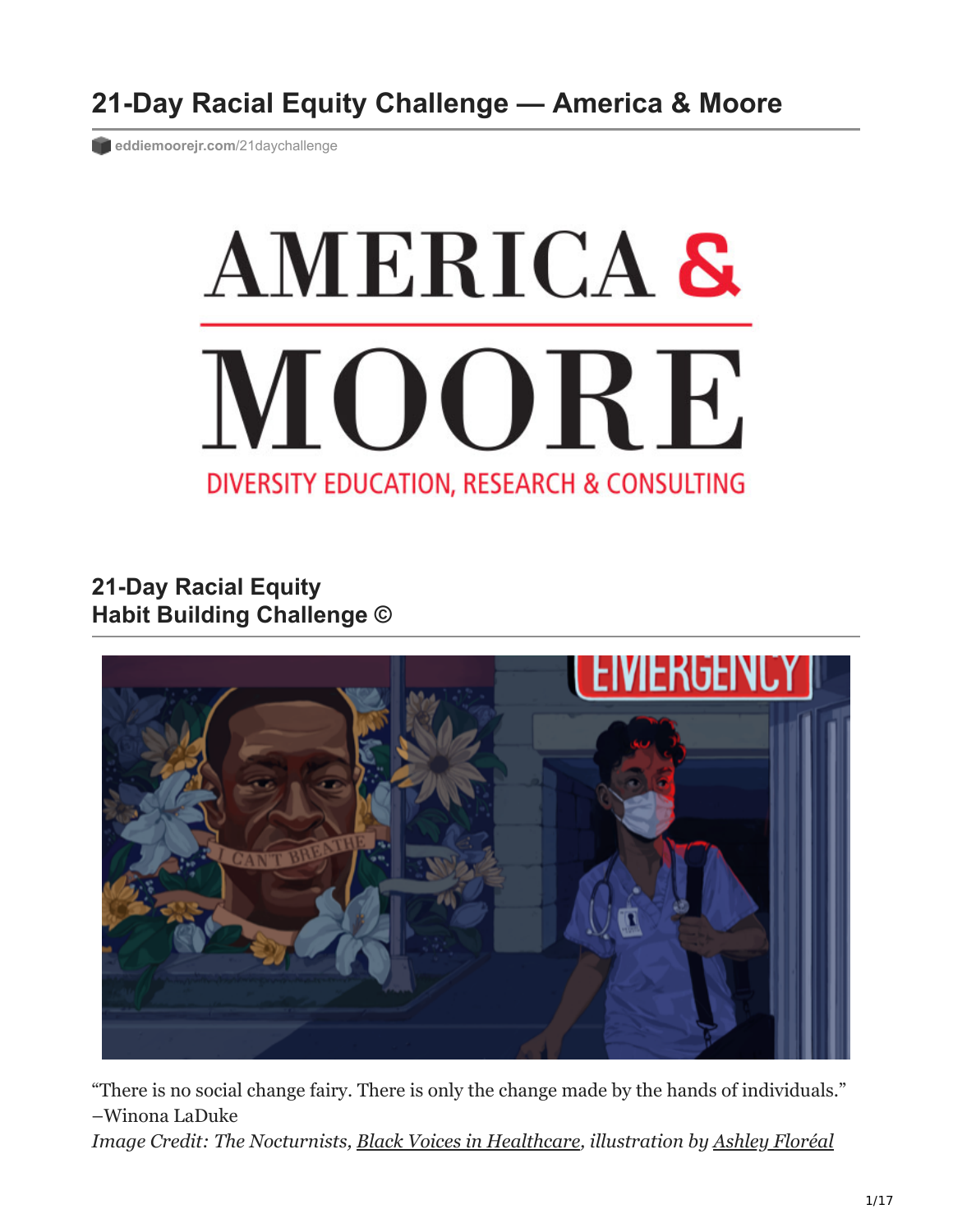## **About the 21-Day Racial Equity Habit Building Challenge**

- For 21 days, do one action to further your understanding of power, privilege, supremacy, oppression, and equity
- Plan includes suggestions for readings, podcasts, videos, observations, and ways to form and deepen community connections. Suggestions are in the following categories:
- [Read](https://www.eddiemoorejr.com/21daychallenge/#read)
- [Listen](https://www.eddiemoorejr.com/21daychallenge/#listen)
- [Watch](https://www.eddiemoorejr.com/21daychallenge/#watch)
- [Notice](https://www.eddiemoorejr.com/21daychallenge/#notice)
- [Connect](https://www.eddiemoorejr.com/21daychallenge/#connect)
- [Engage](https://www.eddiemoorejr.com/21daychallenge/#engage)
- [Act](https://www.eddiemoorejr.com/21daychallenge/#act)
- [Reflect](https://www.eddiemoorejr.com/21daychallenge/#reflect)
- [Stay Inspired](https://www.eddiemoorejr.com/21daychallenge/#stayinspired)
- Use the tracking chart provided below to stay on course. You can drag the image to your desktop and print, or you can access a digital version [here](https://bit.ly/21DayTracker) and copy it for editing.
- We think understanding white privilege and white supremacy is a powerful lens into the complexities of doing social justice work, so we've focused our resources on that specific issue.
- Adaptable to all forms of social justice
- Can be done individually, with friends and family, or organization-wide.
- Like our [Facebook page](https://www.facebook.com/21DayREHBC). Use it to get ideas as well as share your 21-Day experience with the 21-Day community.

\* For adaptation ideas and examples of how communities are adapting the challenge to meet their specific social justice focus, click [HERE.](https://debbyirving.com/21-day-plan-community-adopters/)

Here are just a few ideas to get you started.

*[Check out debbyirving.com/recommended-resources/ for more ideas.](https://debbyirving.com/recommended-resources/)*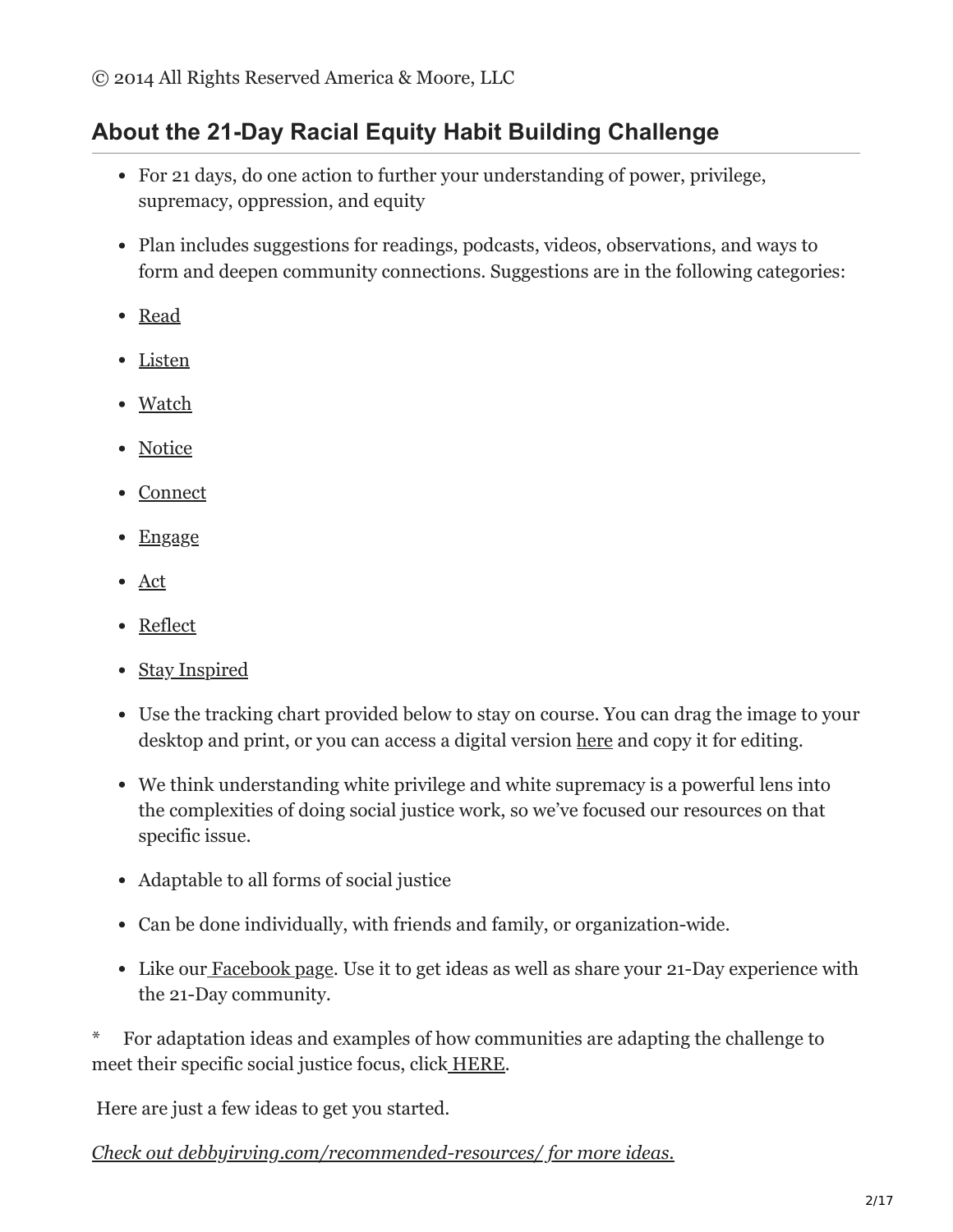*[How White People Got Made](https://medium.com/message/how-white-people-got-made-6eeb076ade42)*, by Quinn Norton, exploring where the term "white people" comes from and which ethnic groups have and have not been able to become "white" through US history.

#### *[White Privilege: Unpacking the Invisible Knapsack](http://nationalseedproject.org/peggy-mcintosh-s-white-privilege-papers) and other*

*essays,* Groundbreaking 1989 essay by Peggy McIntosh who lists the ways she's beginning to recognize the way white privilege operates in her life.

*[Explaining White Privilege to a Broke White Person](http://www.huffingtonpost.com/gina-crosleycorcoran/explaining-white-privilege-to-a-broke-white-person_b_5269255.html?utm_hp_ref=tw)*, Gina Crosley-Corcoran, raised "the kind of poor that people don't want to believe still exists in this country," explores where race and class do and don't intersect and how she's come to understand her own white privilege.

*[Infographic: What Is Tone Policing And Why Is It Wrong?](https://feminisminindia.com/2020/07/17/infographic-tone-policing-why-its-wrong/)*Shambhavi Raj Singh infographic explaining what tone policing is, why it's harmful, and how to avoid it

*[The Case for Reparations](https://www.theatlantic.com/magazine/archive/2014/06/the-case-for-reparations/361631/)* Ta-Nehisi Coates explains how reparations entail much more enslavement

*[I'm Jewish and Don't Identify as White. Why Must I Check That Box?](https://www.nytimes.com/2020/10/13/magazine/im-jewish-and-dont-identify-as-white-why-must-i-check-that-box.html?referringSource=articleShare&fbclid=IwAR2wR1xVv-Sl5rb5kKyigJS2XrBRWdzSVgKL-EP228LpUaSetVoe4-n7p_g)* Kwame Anthony Appiah brings historical context to the fraught identify of being Jewish in a world built on whiteness

*[White House Threatens Discipline for Employees Engaging in 'Divisive'](https://www.govexec.com/workforce/2020/09/white-house-threatens-discipline-employees-engaging-divisive-training-calls-political-watchdogs/168830/) Training, Calls for Political Watchdogs* Eric Katz unveils the Trump administrations Fall 2020 policy to police and obstruct diversity, equity, and inclusion trainings

*[Struggling to Stay Home: Latino Renters in the COVID-19 Pandemic](http://publications.unidosus.org/bitstream/handle/123456789/2087/unidosus_latinorentersbrief.pdf?sequence=4&isAllowed=y)* Unidos US unpacks the Latinx community's barriers to housing before and during COVID

*[Harvard Historian Examines How Textbooks Taught White Supremacy](https://news.harvard.edu/gazette/story/2020/09/harvard-historian-examines-how-textbooks-taught-white-supremacy/?fbclid=IwAR1WO4SoDjJcYliN1kK8dmcZlk_D3E8zoo1pPdXPRzff4LBULpbPYRKt1CE)* Liz Mineo explains how U.S. textbooks and educational strategy became perpetrators of white supremacy

*[Redlining Was Codified Racism That Shaped American Cities And This Exhibit](https://www.wbur.org/artery/2019/04/25/redlining-exhibit) Shows It Still Exists* Cristela Guerra describes traveling exhibit about 1930's housing and lending policy's creation of an enduring racist housing footprint across the U.S.

#### *[Black Women Voters Aren't "Saving America." We're Saving](https://inthesetimes.com/article/black-women-history-voting-polls-progressive-democrats-roy-moore-doug-jones)*

*Ourselves* Joshunda Sanders contextualizes the role of Black women in the historic 2020 election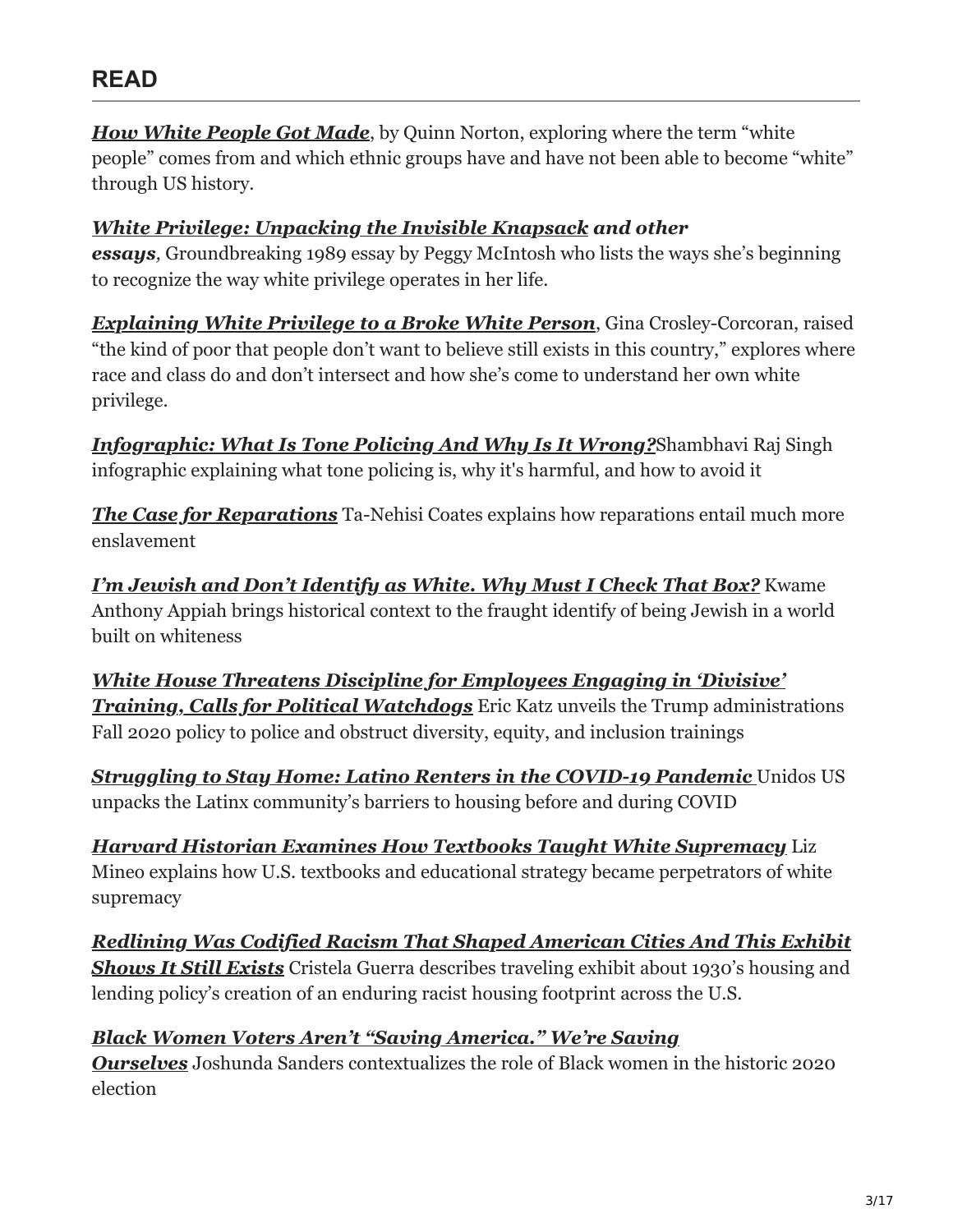*[This 'Equity' picture is actually White Supremacy at work](https://medium.com/@eec/this-equity-picture-is-actually-white-supremacy-at-work-59f4ea700509)* Sippin the EquiTEA reframes a well worn equity v equality graphic

*[How one teacher's Black Lives Matter lesson divided a small Wisconsin](https://www.nbcnews.com/news/us-news/how-one-teacher-s-black-lives-matter-lesson-divided-small-n1244566) town* Tyler Kingkade writes about how a white teacher's spontaneous mini BLM lesson sparked a town wide controversy

*[The Weaponization of Whiteness in Schools](https://www.tolerance.org/magazine/fall-2020/the-weaponization-of-whiteness-in-schools?fbclid=IwAR29GR-vMMrr3bP1NEfNMobKyqH5lIRa0m-NnvRKLC8R-3a5G1wvbebaj)* Coshandra Dillard explores the role of whiteness in schools and offers examples of how educators can counter impulses to enforce it

*[Ally or co-conspirator?: What it means to act #InSolidarity](https://movetoendviolence.org/blog/ally-co-conspirator-means-act-insolidarity/)* Alicia Garza shares ineffective and effective ways to be in solidarity

*[Opinion: Why BIPOC Is An Inadequate Acronym](https://www.chatelaine.com/opinion/what-is-bipoc/)* Kearie Daniel breaks down the term BIPOC and why it doesn't sit well with her

*[How White People Got Made](https://medium.com/message/how-white-people-got-made-6eeb076ade42)* Quinn Norton tells the story of where the term "white people" comes from and which ethnic groups have and have not been able to become "white"

*[Explaining White Privilege to a Broke White Person](http://www.huffingtonpost.com/gina-crosleycorcoran/explaining-white-privilege-to-a-broke-white-person_b_5269255.html?utm_hp_ref=tw)* Gina Crosley-Corcoran, raised "the kind of poor that people don't want to believe still exists in this country," explores race and class and how she's come to understand her own white privilege

*[The Injustice of This Moment Is not an 'Aberration'](https://www.nytimes.com/2020/01/17/opinion/sunday/michelle-alexander-new-jim-crow.html?smid=nytcore-ios-share)* Michelle Alexander contextualizes the 2020 state of racism/white supremacy as an inevitable outcome of a collective narrative steeped in denial

*[From Alt-Right to Groyper, White Nationalists Rebrand For 2020 And](https://www.irehr.org/reports/alt-right-to-groyper/)* **Beyond** Institute For Research And Education On Human Rights (IREHR) reports on white nationalist marketing strategy known as "groyper"

## **LISTEN**

*[Breaking Green Ceilings](http://watersavvysolutions.com/podcast/)* Podcast amplifying the voices of environmentalists from historically underrepresented communities including Disabled, Queer, Trans, Black, Indigenous, People of Color and accomplices (episodes 1 hour)

*[Louder Than A Riot](https://www.npr.org/podcasts/510357/louder-than-a-riot)* Hosted by NPR Music's Rodney Carmichael and Sidney Madden this podcast reveals the interconnected rise of hip-hop and mass incarceration and explores power from all angles — the power the music industry wields over artists, the power of institutional forces that marginalize communities of color, the power of the prison industrial complex and the power dynamics deep-rooted in the rap game (episodes 1 hour)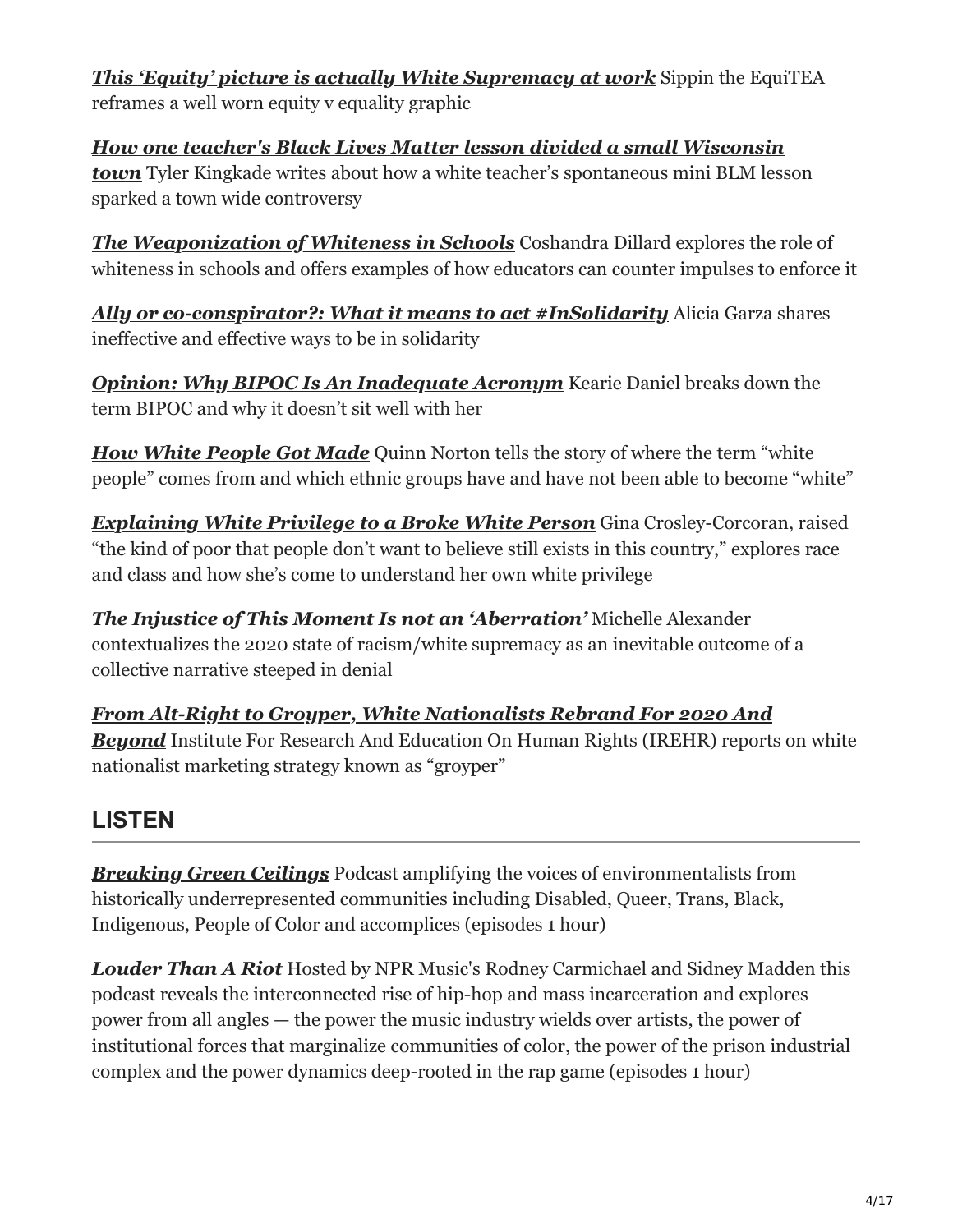*[Introducing: Nice White Parents](https://www.nytimes.com/2020/07/23/podcasts/nice-white-parents-serial.html)* From Serial and The New York Times, reporter Chana Joffe-Walt looks at the 60-year relationship between white parents and the public school down the block. Includes reading list and discussion guide, calls in/out white progressives (episodes1 hour)

*[Teaching To Thrive](https://podcasts.apple.com/us/podcast/atn-teaching-to-thrive/id1525043025)* Podcast hosts Bettina Love & Chelsey Culley-Love share ideas that strengthen the everyday lives of Black and Brown students within our schools and communities. Each episode is aimed at empowering our knowledge for collective liberation (episodes 20 - 40 mins)

*[Black Voices in Healthcare](https://thenocturnists.com/the-nocturnists-black-voices-in-healthcare)* Podcast by the acclaimed medical storytelling community The Nocturnists who, in the wake of the murder of George Floyd, invited in Black medical community luminaries, Ashley McMullen, MD and Kimberly Manning, MD, to host this series about how being Black shapes medical workers' personal and professional lives (episodes 30 mins - 1 hour)

*[Do the Work](https://www.threeuncannyfour.com/show/do-the-work/)* Podcast hosted by Brandon Kyle Goodman explores race and relationships. Each episode is an intimate conversation between two people who know each other well, and have had or are still having a struggle to cross the racial barrier. We bring them together so they can finally have a real conversation about race, and we can all learn how to be anti-racist in our daily lives. Debby Irving has a small role in each episode (episodes 30 - 50 mins)

*[1619](https://www.nytimes.com/2020/01/23/podcasts/1619-podcast.html)* A New York Times audio series, hosted by Nikole Hannah-Jones, that examines how slavery has transformed America, connecting past and present through the oldest form of storytelling (episodes 30 - 45 mins)

**[Left of Black](https://www.youtube.com/playlist?list=PLBEF73A21DAA138AF)** Duke University Professor of African and African American Studies Mark Anthony Neal interviews Black Studies in arts, education, music, sports, and more. Bonus: interviews also available to view on YouTube (episodes 20 mins - 1 hour)

*[All My Relations](https://www.allmyrelationspodcast.com/)*, hosted by Matika Wilbur (Swinomish and Tulalip) and Adrienne Keene (Cherokee Nation) this podcast "explores indigeneity in all its complexity." Episodes focus on issues such as DNA identity, appropriation, feminism, food sovereignty, gender, sexuality, and more while "keeping it real, playing games, laughing a lot, and even crying sometimes" (any episode – one-ish hour each

**[Black Like Me](https://www.alexgee.com/category/blacklikeme/)**, host Dr. Alex Gee "invites you to experience the world through the perspective of one Black man, one conversation, one story, or even one rant at a time" (any episode – times vary)

### *[On Point Radio](https://www.wbur.org/onpoint/2020/02/28/tulsa-race-massacre-school-curriculum)* **–** *[Oklahoma To Incorporate 1921 Tulsa Race Massacre Into](https://www.wbur.org/onpoint/2020/02/28/tulsa-race-massacre-school-curriculum) Statewide School Curriculum* host David Folkenflik interviews Tulsans about the 1921

"Black Wall Street" race massacre and recent efforts to integrate it into the Oklahoma education system (46 minutes)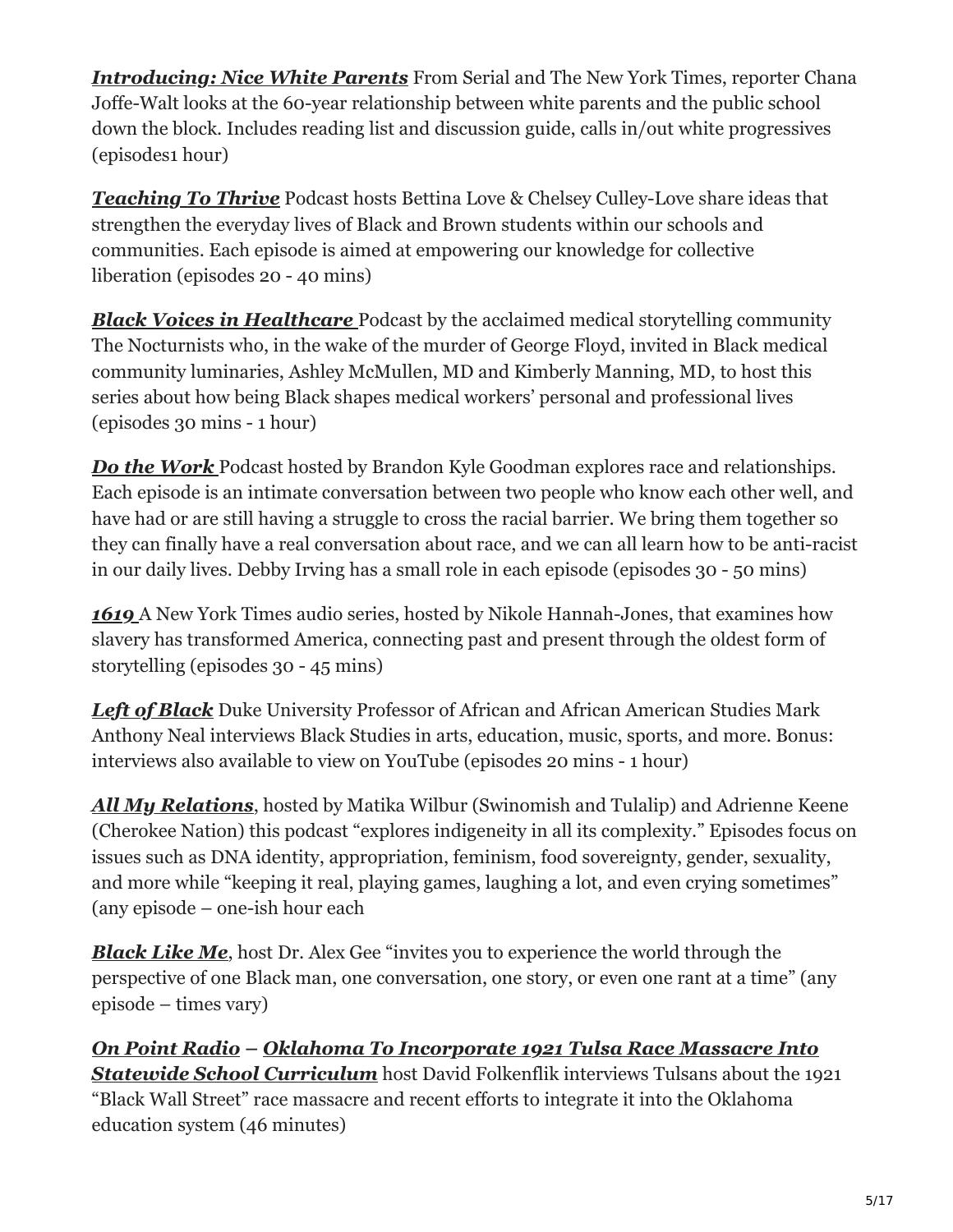#### *[Here & Now – Without Slavery, Would The U.S. Be The Leading Economic](https://www.wbur.org/hereandnow/2014/11/19/slavery-economy-baptist)*

*Power?* [host Jeremy Hobson explores with Edward Baptist, author of](http://www.amazon.com/The-Half-Never-Been-Told/dp/046500296X/?tag=wburorg-20) *The Half Has Never Been Told: Slavery and the Making of American Capitalism*, how slavery established the United States as a world economic power (15 minutes)

*[NPR Morning Edition – You Cannot Divorce Race From Immigration](https://www.npr.org/2019/05/08/721329196/you-cannot-divorce-race-from-immigration-jose-antonio-vargas-says)* journalist Rachel Martin talks to Pulitzer Prize-winning journalist Jose Antonio Vargas for a response to a story in The Atlantic, written by David Frum, proposing the U.S. cut legal immigration by half. (6 minutes)

*[BBC Radio 5 live – The Sista Collective](https://www.bbc.co.uk/programmes/p06ptdhf)* – Created and hosted by BBC producer Jessie Aru-Phillips, each season showcases the depth of Black British talent. (any episode – one-ish hour each)

You could also choose a song from the **[Soundtrack4Justice](https://debbyirving.com/21-day-challenge/#inspire)** playlist below.

## **WATCH**

#### *Short, Coffee Break Length*

*[I'm not your inspiration, thank you very much](https://www.ted.com/talks/stella_young_i_m_not_your_inspiration_thank_you_very_much?language=en)* TED Talk by comedian and journalist Stella Young who happens to go about her day in a wheelchair  $-$  a fact that doesn't, she'd like to make clear, automatically turn her into a noble inspiration to all humanity. In this very funny talk, Young breaks down society's habit of turning disabled people into "inspiration porn" (9 mins)

*[How Can We Win](https://www.youtube.com/watch?v=llci8MVh8J4)* Author Kimberly Jones gives a powerful, spontaneous, eloquent speech explaining in detail why this is happening (racism across 450 years) and the difference between protesting, rioting and looting in 2020 (7 mins)

*[White Backlash Against Progress: The 3rd Reconstruction](https://www.youtube.com/watch?v=Zoo3GEfhPwo)* Rev William Barber explains the challenges and opportunities in the 1st, 2nd, and now possibility 3rd reconstruction period (7 mins)

*[You love Black culture, but do you love me?](https://adage.com/creativity/work/beats-dres-beautiful-defiant-spot-questions-your-love-black-culture/2294261?fbclid=IwAR1U9JZfEfwYBZHIvCITzbm-WnckuDtT0OJojCCv4FiQuS7fW9NCj2lNx5Y)* Powerful Beats By Dre spot challenging the appropriation of Black culture amidst ongoing lack of challenge to the racist systems that continue to oppress Black communities (2 mins)

*[Entrepreneur](https://www.youtube.com/watch?v=bTOoY5MIkvM)* Pharrell Williams and JAY-Z soundtrack set to rolling images and stories of Black entrepreneurs (5 mins)

*[Systemic Racism Explained](https://www.youtube.com/watch?v=YrHIQIO_bdQ&feature=youtu.be&fbclid=IwAR2IXGXxBWOEBVfQXmXbZfsDZZvJY9fmFts6mKwhY6KBHd2KN5e-9_W1qEU)* Act.TV animated short illustrates how systemic racism affects every area of U.S. from incarceration to predatory lending, and how we can solve it (4 mins)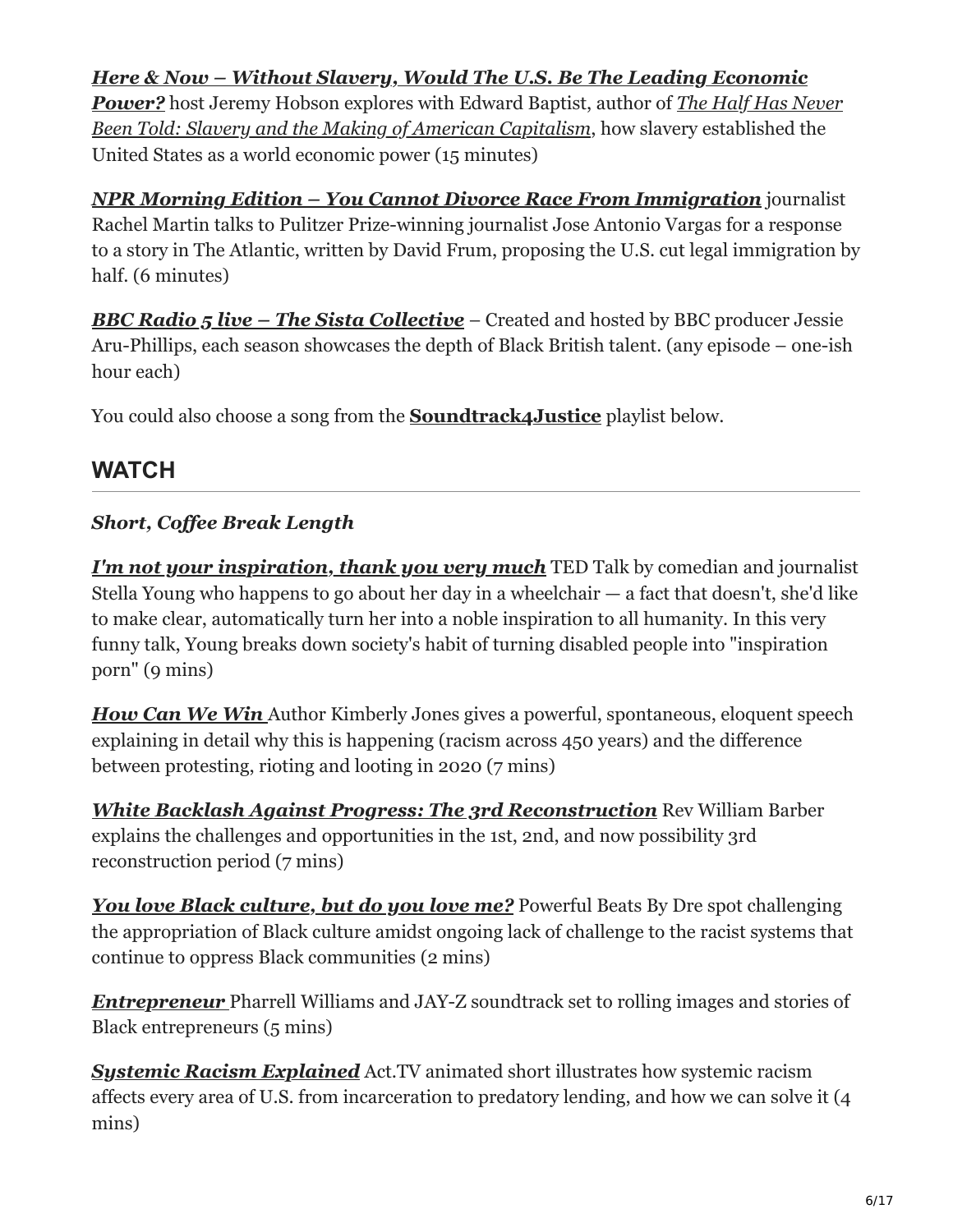*[The American Lows, Excerpt](https://youtu.be/ziNWW_PEphs)* Jacqueline Battalora talks about how white supremacy permeates all aspects of American society (4 mins)

**[Defund the Police](https://www.youtube.com/watch?v=bT0YpOmk8NA&link_id=1&can_id=8098303dcc20129838515cb77e8207ed&source=email-defund-police-an-animated-video&email_referrer=email_964672&email_subject=defund-police-an-animated-video&fbclid=IwAR0bk2M24YgAW3dsFFKhjyFuQb8w6oPtpFix8P7Ew4xJLTUm9u67ofbizyw)** Project Nia & Blue Seat Studios explain the racist origins of U.S. policing, and paint a vision for what shifting resources from police budgets to housing, food, and other basic life needs can look like (4 mins)

*[How 'white fragility' reinforces racism](https://www.theguardian.com/world/video/2020/jun/26/how-white-fragility-obstructs-the-fight-against-racism-video-explainer)* Dr. Robin DiAngelo explains what white fragility is and how it functions (5 minutes)

*[Not Everyone is Your Friend](https://www.youtube.com/watch?v=1Xs4JXfeV_s&feature=youtu.be)* by Trent Shelton speaks to the negative pull we can feel from old friends when we try to spread our wings (3 mins each)

*[This is Us](https://www.youtube.com/watch?v=Fe94RTSMh2s&feature=emb_logo)*, Dr. Eddie Glaude explains why blaming current racial tensions on Donald Trump misses the point (3 minutes)

*[The Iroquois Influence on the Constitution](https://www.youtube.com/watch?v=6ka7HgmQYDw&t=14s)*, Host and producer of First Voices Indigenous Radio Tiokasin Ghosthorse explains the sequestering of two Iroquois chiefs to advise in the writing of the U.S. Constitution (4 minutes)

*[Racism is Real](http://www.vox.com/2015/4/30/8520305/systemic-racism-video)*, A split-screen video depicting the differential in the white and black lived experience (3 minutes)

*[Confronting 'intergroup anxiety': Can you try to hard to be fair?](https://www.youtube.com/watch?v=UsBpGmUeAsI)* Explores why we may get tongue tied and blunder when we encounter people from groups unfamiliar to us (5 minutes)

*[I Didn't Tell You](https://www.youtube.com/watch?v=3UVIgjuovt8)*, Ever wonder what a day in the life of a person of color is like? Listen to this poem, written and spoken by Norma Johnson (7 minutes)

*[CBS News Analysis: Students May Be Miseducation About Black History](https://www.cbsnews.com/news/us-history-how-teaching-americas-past-varies-across-the-country/)*, Ibram X. Kendi reviews current history curriculum production and use across the U.S. (5 minutes)

*[The Disturbing History of the Suburbs](https://www.youtube.com/watch?v=ETR9qrVS17g),* An Adam Ruins Everything episode that quickly and humorously educates how redlining came to be (6 minutes)

*[New York Times Op-Docs on Race](https://www.nytimes.com/interactive/projects/your-stories/conversations-on-race)*, Multiple videos with a range of racial and ethnic perspectives on the lived experience of racism in the US (each video about 6 minutes)

*[White Bred](https://vimeo.com/226104095)*, Excellent quick intro to how white supremacy shapes white lives and perception (5 minutes)

*[What Kind of Asian Are You?](http://www.youtube.com/watch?v=DWynJkN5HbQ)* Humorous two minute youtube video that illustrates the utter silliness of the way many white Americans interact with Asian Americans (2 minutes)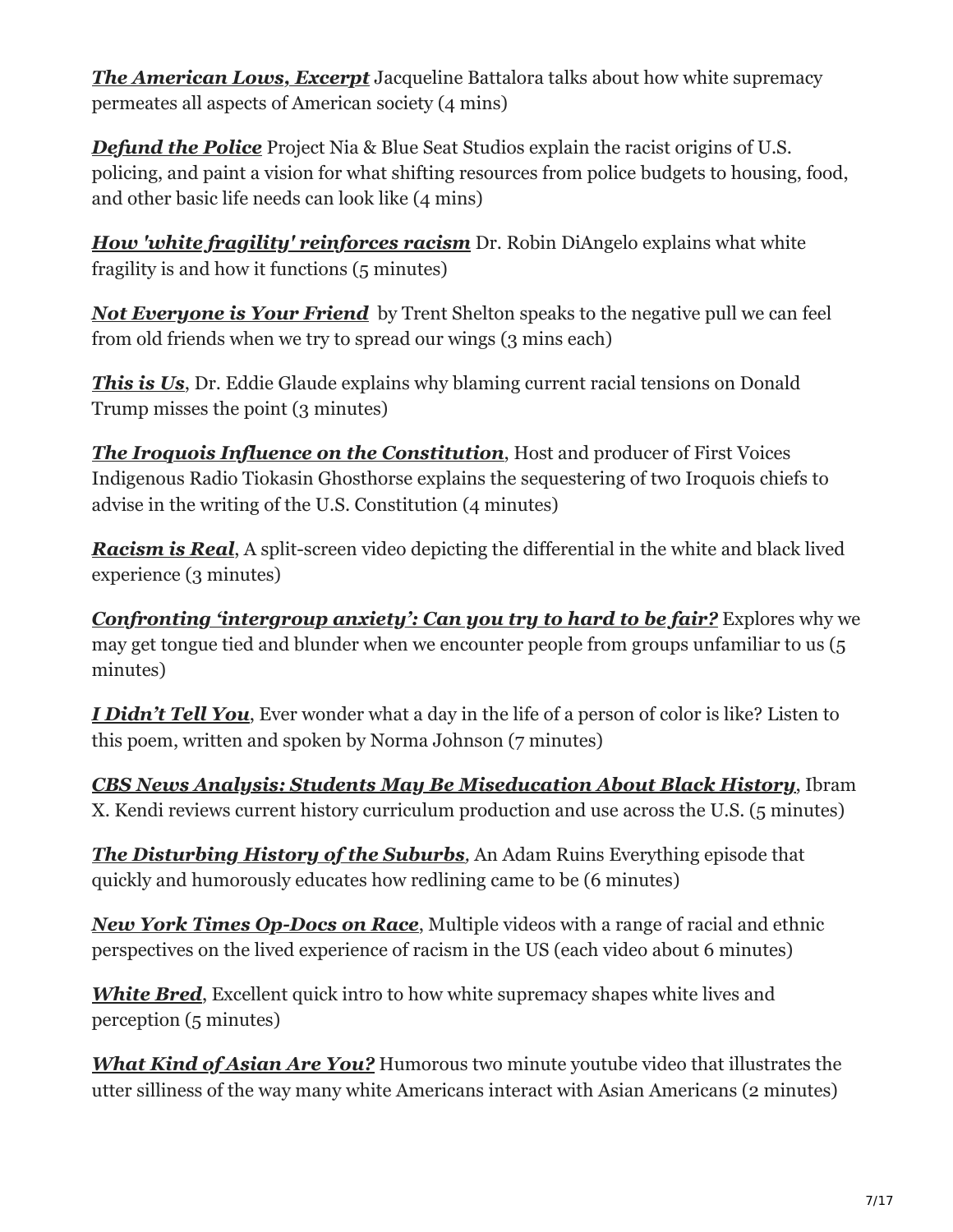*[What Would You Do?: Bicycle Thief Episode](https://youtu.be/ge7i60GuNRg)* ABC's popular show explores the impact of racial and gender bias and prejudice at a family friendly park. Before this video, would you have anticipated this differential treatment?

#### *Medium, Lunch Break Length*

*[Munroe Bergdorf on racism, trans activism and acceptance](https://www.youtube.com/watch?v=N78k30MMrl8)* English activist and model Munroe Bergdorf, known for speaking her mind on trans issues, racism and misogyny, talks to Krishnan Guru-Murthy about her own transition, the controversy that led to her being dropped by L'Oreal and why tolerance is not enough (38 mins)

*[I've lived as a man & a woman -- here's what I learned](https://www.youtube.com/watch?v=lrYx7HaUlMY&app=desktop)* TED talk by Paula Stone Williams about the surprising injustices she discovered in transitioning from a male to a female body (15 mins)

*[Why racial and ethnic data on COVID-19's impact is badly needed](https://www.youtube.com/watch?v=KFCo_VLcFvI&feature=emb_logo)* American Medical Association (AMA) April 2020 Live Stream with panelists from a diverse range of association leaders explain racial and ethnic healthcare barriers and equity approaches (1 hour)

*[What Being Hispanic and Latinx Means in the United States](https://www.youtube.com/watch?v=Q1A4Vsh5Qas)*, Fernanda Ponce shares what she's learning about the misunderstanding and related mistreatment of the incredibly diverse ethnic category people in U.S. call Hispanic. (12 minutes)

*[Indigenous People React to Indigenous Representation in Film And TV](https://www.youtube.com/watch?v=7ZkyL5pn74E)*, Conversation with a diverse range of Indigenous people by FBE about media depictions of Indigenous people, Columbus day, and Indigenous identity. (15 minutes)

*[The urgency of intersectionality](https://www.ted.com/talks/kimberle_crenshaw_the_urgency_of_intersectionality#t-1117454)*, TED Talk by Kimberlé Crenshaw that asks us to see the ways Black women have been invisibilized in the law and in media. (19 minutes)

*[How to overcome our biases? Walk boldly toward them](https://www.youtube.com/watch?v=uYyvbgINZkQ)*, TED Talk by Verna Myers, encourages work vigorously to counter balance bias by connecting with and learning about and from the groups we fear (19 minutes)

*[Racial Wealth Gap](https://www.youtube.com/watch?v=Mqrhn8khGLM)* Vox Explained series episode digging into why measuring racial progress must include understanding the roots and dynamics of the Black/white racial wealth gap (16 mins)

*['We the People' - the three most misunderstood words in US history](https://www.youtube.com/watch?v=HOktqY5wY4A&fbclid=IwAR1OPMjJjMslqaBzG3Be3fpy_u5jzpd3o1genqvay4pvzO5ijM-gEQJU5hQ)* TED Talk by Mark Charles offers a unique perspective on three of the most misinterpreted words in American History and their connection to obstructing life, liberty, and justice for all people (17mins)

#### *Long, Sit On the Couch Length*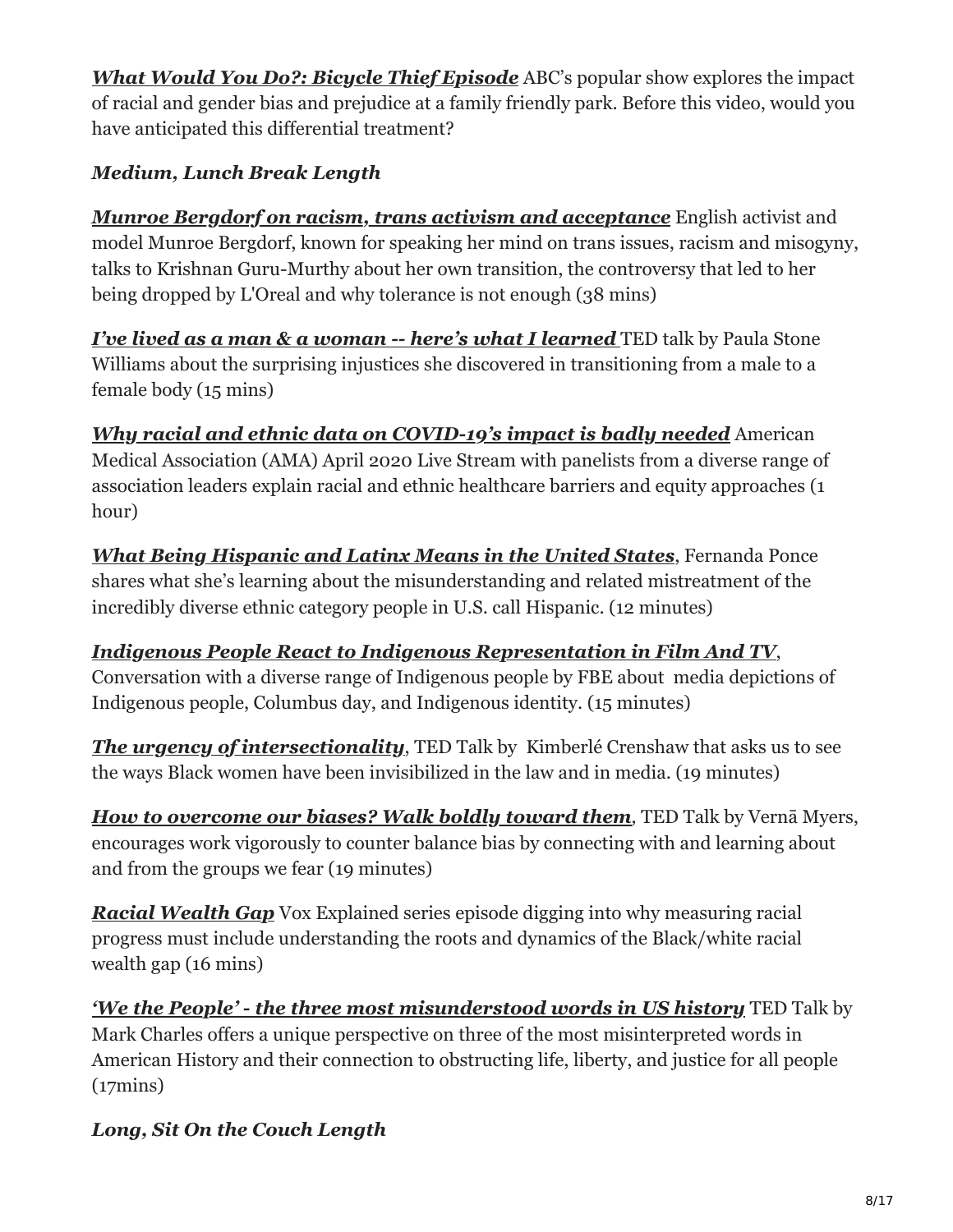*[Documented](https://documentedthefilm.com/)* Pulitzer Prize-winning journalist Jose Antonio Vargas uses his personal story to convey the internal and external impacts of the US's broken immigration system. Also available on Amazon Prime (1 hour 30 minutes)

*[Race In America: Fighting for Justice](https://www.youtube.com/watch?time_continue=991&v=u6GQEPP8svo&feature=emb_logo)* Bryan Stevenson interview with Washington Post columnist Jonathan Capehart delves into the state of US racism and racial justice as of October 2020 and explores the role of hope in staying the course (1 hour)

*[The Force](https://www.youtube.com/watch?v=7UNhA8-2IEk&has_verified=1)* A fly-on-the-wall look deep inside the long-troubled Oakland Police Department as it struggles to rebuild public trust (1 hour 32 mins)

*[When they see us](https://www.youtube.com/watch?v=YyoSErErnCE)*, Four-part Netflix series by Ava DuVernay about the wrongful incarceration and ultimate exoneration of the "Central Park Five." (four 1+ hour episodes)

**[13th](https://www.youtube.com/watch?v=krfcq5pF8u8)**, Netflix documentary by Ava DuVernay about the connection between US Slavery and the present day mass incarceration system. (1 hour 40 minutes)

**[Slavery by Another Name](http://www.pbs.org/tpt/slavery-by-another-name/home/)**, 90 minutes PBS documentary challenges the idea that slavery ended with the emancipation proclamation. (90 minutes)

*[Unnatural Causes](https://unnaturalcauses.org/about_the_series.php),* Seven part documentary by California Newsreel that explores the impact of racism on health and US healthcare. (4 hours total, episodes have variable lengths)

*[In The White Man's Image](https://www.youtube.com/watch?v=RUCIMqlztd0)* PBS documentary about the Native American boarding school movement designed to "kill the Indian and save the man." (56 minutes)

*[Race: The Power of an Illusion](http://vimeo.com/ondemand/race)*, Three-part, three-hour film by California Newsreel exploring the biology of skin color, the concept of assimilation, and the history of institutional racism. (three 1 hour episodes)

*[Who Killed Malcom X?](https://www.netflix.com/search?q=who%20killed%20malcom)* Six-episode Netflix series exploring the decades-long investigation into who was behind the assasignation of Malcom X and the mis/reporting of it (episodes 40 minutes)

## **NOTICE**

Once people start to learn about white privilege and America's systems of oppression through history, they often ask, "Why didn't I see this sooner?" It's easy to overlook what we're not looking for. Once you understand the phenomenon of selective noticing, take yourself on a noticing adventure.

1) Watch the **[Test Your Awareness: Do The Test](https://www.youtube.com/watch?v=Ahg6qcgoay4)**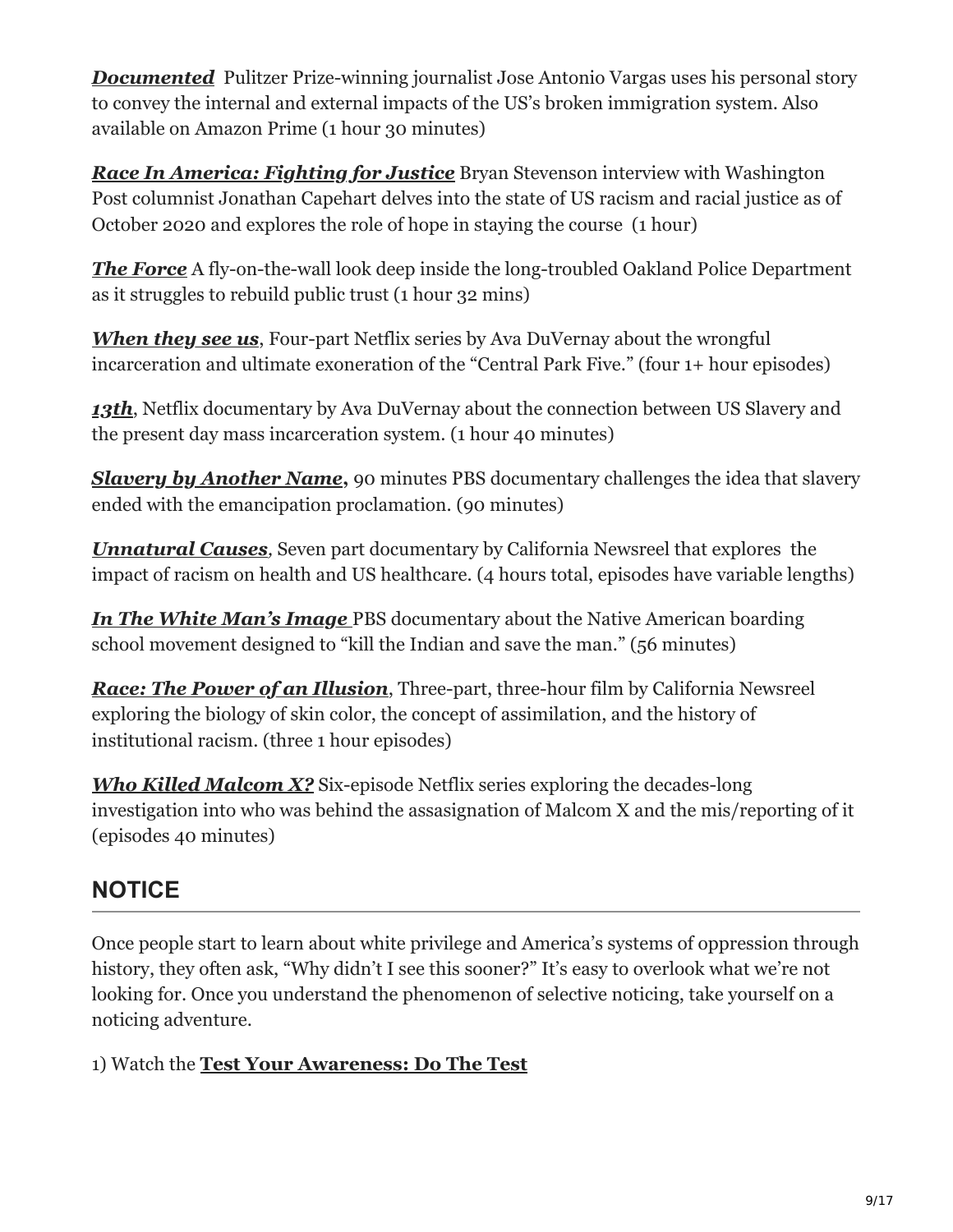2) Go out in the world and change up what you notice. (Some of this will be influenced differently pre/during/post COVID. You may need to rely on memories until we are on the move again!) Here's some of what you might look for:

- Who is and is not represented in ads?
- Who are your ten closest friends? What is the racial mix in this group?
- As you move through the day, what's the racial composition of the people around you? On your commute? At the coffee shop you go to? At the gym? At your workplace? At the show you go on the weekend?
- What percentage of the day are you able to be with people of your own racial identity?
- Notice how much of your day you are speaking about racism. Who are you engaging with on these issues? Who are you not? Why do you think this is?
- What are the last five books you read? What is the racial mix of the authors?
- What is the racial mix of the main characters in your favorite TV shows? Movies?
- What is the racial mix of people pictured in the photos and artwork in your home? In your friend, family, and colleagues' homes?
- Who is filling what kinds of jobs/social roles in your world? (e.g. Who's the store manager and who's stocking the shelves? Who's waiting on tables and who's busing the food?) Can you correlate any of this to racial identity?
- Who do you notice on magazine covers? What roles are people of color filling in these images?
- If you're traveling by car, train, or air, do you notice housing patterns? How is housing arranged? Who lives near the downtown commerce area and who does not? Who lives near the waterfront and who does not? Who lives in industrial areas and who does not? What is the density of a given neighborhood? Can you correlate any of this to racial identity?

3) Review the *Continuum on Becoming an Anti-Racist, Multicultural* **Institution** [with a small group of people at your workplace, faith institution, c](https://racc.org/wp-content/uploads/buildingblocks/foundation/Continuum%20on%20Becoming%20an%20Anti-Racist,%20Multicultural%20Institution.pdf)lub, or any organization you're a part of.

Where do you think the organization is right now? What's your evidence? Has the organization evolved in some ways? What caused/allowed for that? Has the organization articulated a desire to evolve towards being an anti-racist, multicultural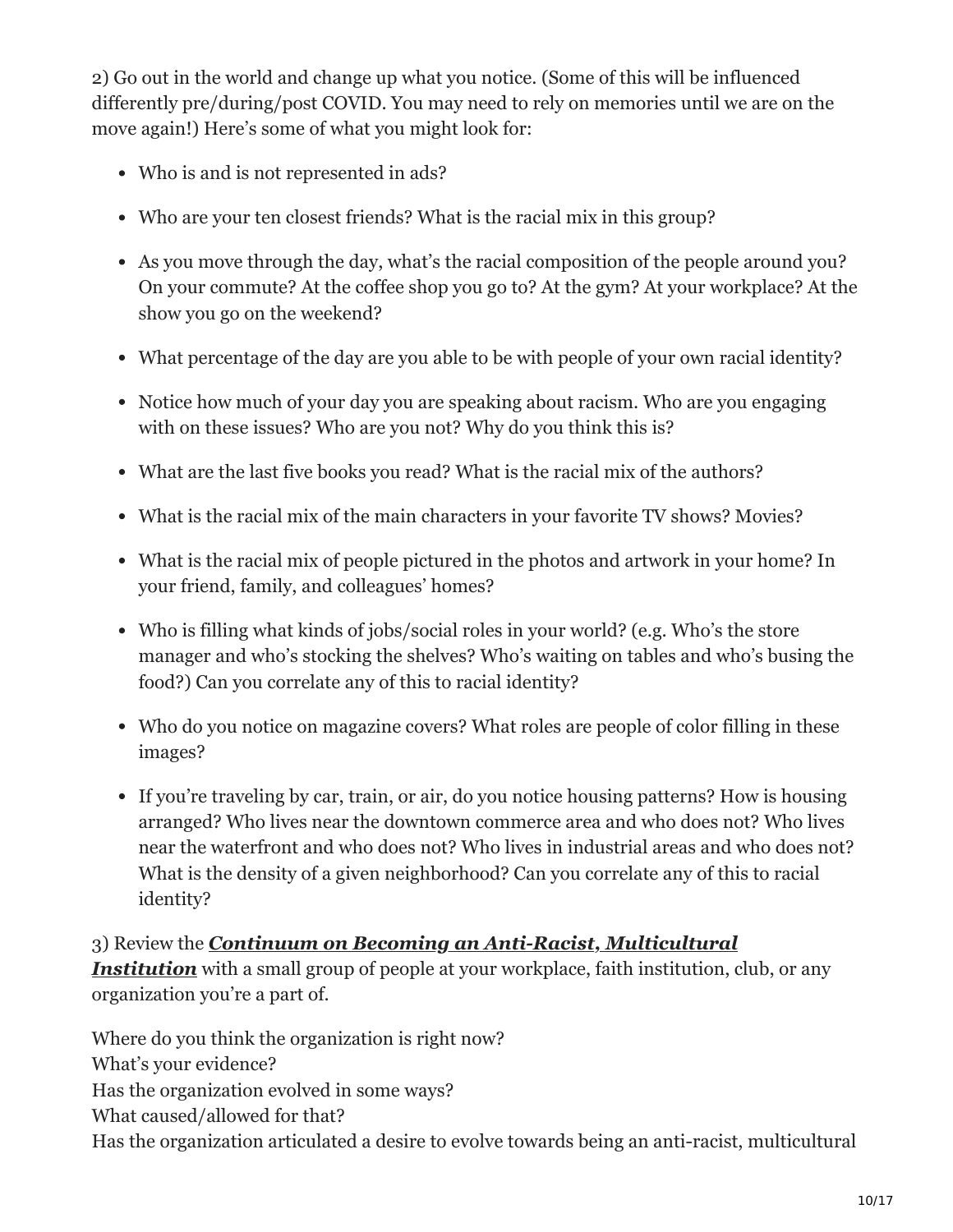organization? If not, do you have the power to influence that movement? Who are your in-organization and/or stakeholder allies? If yes, what steps is it taking? Could it be doing more? If so what? Who are your in-organization and/or stakeholder allies?

## **CONNECT**

**Follow Racial Justice activists, educators, organizations, and movements on social media. Consider connecting with any of the people /organizations you learn about in the above resources. Here are more ideas to widen your circle of who you follow. Pro Tip: check out who these organizations follow, quote, repost, and retweet to find more people/organizations to follow.**

[National Center for Transgender Equality](https://transequality.org/) [| T](https://m4bl.org/)[witte](https://twitter.com/TransEquality?ref_src=twsrc%5Egoogle%7Ctwcamp%5Eserp%7Ctwgr%5Eauthor)[r |](https://m4bl.org/) [Instagra](https://www.instagram.com/transequalitynow/?hl=en)[m |](https://m4bl.org/) [Faceboo](https://www.facebook.com/TransEqualityNow/)[kMovement for](https://m4bl.org/) [Black Lives |](https://dreamdefenders.org/) [Twitter](https://twitter.com/Mvmnt4BlkLives?ref_src=twsrc%5Egoogle%7Ctwcamp%5Eserp%7Ctwgr%5Eauthor) [|](https://dreamdefenders.org/) [Instagram](https://www.instagram.com/mvmnt4blklives/?hl=en) [|](https://dreamdefenders.org/) [Facebook](https://www.facebook.com/mvmt4bl/)[Dream](https://dreamdefenders.org/) Defenders | [Twitter](https://twitter.com/dreamdefenders) | [Instagram](https://instagram.com/thedreamdefenders) | [Facebook](https://facebook.com/dreamdefenders) Asian & Pacific Islander American Health Forum: [APIAHF | Twitter | Instagram | FacebookUnited W](https://www.apiahf.org/)e [Dream | Twitter | Instagram | FacebookThe Philant](https://unitedwedream.org/)[hropy Initiative](https://www.tpi.org/) [|](https://www.ncai.org/) [Twitter](http://twitter.com/TPIPhilanthropy)[National](https://www.ncai.org/) Congress of American Indians | [Twitter](https://twitter.com/NCAI1944) | [Facebook](https://www.facebook.com/ncai1944)Antiracism [Center | Twitter | Instagram | FacebookAudre Lorde Project |](https://www.ibramxkendi.com/antiracism-center-2) [Twitter](https://twitter.com/AstraeaUpdates) | [Instagram](https://www.instagram.com/astraeafndtn/) [| Facebook](https://www.facebook.com/AstraeaLFJ) [Black Women's Blueprint](https://www.blackwomensblueprint.org/) | [Twitter](https://twitter.com/blackwomensbp?lang=en) [| Instagram](https://www.instagram.com/blackwomensblueprint/?hl=en) | [Facebook](https://www.facebook.com/blackwomens.BWBNY/) [Color Of Change](https://colorofchange.org/careers/?gclid=Cj0KCQiAtqL-BRC0ARIsAF4K3WHBB0hbysYlWxCId5vvzXjdu6jI2pj-GVbY2BAZTLvWlF4En9Cqx5waAmywEALw_wcB#op-336965-special-projects-manager/?source=google_ad) | [Twitter](https://twitter.com/ColorOfChange?ref_src=twsrc%5Egoogle%7Ctwcamp%5Eserp%7Ctwgr%5Eauthor) [| Instagram](https://www.instagram.com/colorofchange/?hl=en) | [Facebook](https://www.facebook.com/colorofchange) [Colorlines](https://www.colorlines.com/) [|](https://www.theconsciouskid.org/) [Twitte](https://twitter.com/Colorlines)[r |](https://www.theconsciouskid.org/) [Instagra](https://www.instagram.com/colorlinesnews/)[m |](https://www.theconsciouskid.org/) [Facebook](https://www.facebook.com/colorlines)[The Conscious](https://www.theconsciouskid.org/) [Kid |](https://eji.org/) [Twitter](https://twitter.com/consciouskidlib) [|](https://eji.org/) [Instagram](https://www.instagram.com/theconsciouskid/) [|](https://eji.org/) [Facebook](https://www.facebook.com/theconsciouskid)[Equal Justice Initiative](https://eji.org/) [\(EJI\) |](https://www.familiesbelongtogether.org/) [Twitter](https://twitter.com/eji_org) [|](https://www.familiesbelongtogether.org/) [Instagram](https://www.instagram.com/eji_org/) [|](https://www.familiesbelongtogether.org/) [Facebook](https://www.facebook.com/equaljusticeinitiative)[Families Belong](https://www.familiesbelongtogether.org/) [Together |](https://civilrights.org/) [Twitter](https://twitter.com/fams2gether) [|](https://civilrights.org/) [Instagra](https://www.instagram.com/fams2gether/)[m |](https://civilrights.org/) [Facebook](https://www.facebook.com/fams2gether)[The Leadership Conference on Civil & Human](https://civilrights.org/) Rights [| Twitter](http://twitter.com/civilrightsorg) | [Instagram](https://www.instagram.com/civilrightsorg/) | [Facebook](https://www.facebook.com/civilandhumanrights)[Showing Up for Racial Justice \(SURJ\)](https://www.showingupforracialjustice.org/) [|](https://coloursofus.com/) [Twitte](https://twitter.com/ShowUp4RJ)[r |](https://coloursofus.com/) [Instagra](https://www.instagram.com/showingupforracialjustice/)[m |](https://coloursofus.com/) [Faceboo](https://www.facebook.com/ShowingUpForRacialJustice)[k](https://coloursofus.com/)[Teaching Toleranc](http://www.tolerance.org/)[e |](https://coloursofus.com/) [Twitter](http://twitter.com/Tolerance_org) [|](https://coloursofus.com/) [Instagram](https://www.instagram.com/teaching_tolerance) [|](https://coloursofus.com/) [Facebook](http://www.facebook.com/TeachingTolerance.org)[Colours](https://coloursofus.com/) of Us | [Twitter](https://twitter.com/coloursofus) | [Instagram](https://www.instagram.com/coloursofus/) [| FacebookA](https://www.facebook.com/coloursofus/)nti-Defamation [League | Twitter | Instagram | FacebookNonprofit AF |](https://www.adl.org/) [T](https://www.defineamerican.com/about)[witter](https://twitter.com/NonprofitAF?ref_src=twsrc%5Egoogle%7Ctwcamp%5Eserp%7Ctwgr%5Eauthor) [|](https://www.defineamerican.com/about) [Instagram](https://www.instagram.com/nonprofitaf/?hl=en) [|](https://www.defineamerican.com/about) [Facebook](https://www.facebook.com/nonprofitAF/)[Define](https://www.defineamerican.com/about) American | [Twitter](https://twitter.com/defineamerican?lang=en#:~:text=We%20are%20a%20media%20advocacy,to%20humanize%20conversations%20around%20immigrants.) | [Instagram](https://www.instagram.com/defineamerican/?hl=en) | [Facebook](https://www.facebook.com/DefineAmerican/#:~:text=Define%20American%20is%20a%20culture,Read%20More)[AWARE-LA](https://www.awarela.org/) | [Twitter](https://twitter.com/wp4bl) | [Instagram](https://www.instagram.com/wp4bl/) | [Facebook](https://www.facebook.com/wp4bl) [Privilege to Progress |](https://fromprivilegetoprogress.org/) [Twitter](https://twitter.com/privtoprog) [| Instagram](https://www.instagram.com/privtoprog) | [Facebook](https://www.facebook.com/privtoprog) [Black Minds Matter](https://www.blackmindsmatter.com/) [|](https://blackvotersmatterfund.org/) [Twitte](https://twitter.com/blackminds3)[r](https://blackvotersmatterfund.org/)[18MillionRising](https://18millionrising.org/page8/) [|](https://blackvotersmatterfund.org/) [Twitte](https://twitter.com/18millionrising)[r |](https://blackvotersmatterfund.org/) [Instagram](http://instagram.com/18millionrising) [|](https://blackvotersmatterfund.org/) [Faceboo](https://facebook.com/18MillionRising.org)[kBlack Voters](https://blackvotersmatterfund.org/) [Matter | T](https://whitenonsenseroundup.com/)[witte](https://twitter.com/blackvotersmtr?lang=en)[r |](https://whitenonsenseroundup.com/) [Instagra](https://www.instagram.com/blackvotersmtr/)[m |](https://whitenonsenseroundup.com/) [Faceboo](https://www.facebook.com/BlackVotersMtr/)[k](https://whitenonsenseroundup.com/)[Teaching While White |](https://teachingwhilewhite.org/)[Twitte](https://twitter.com/tww_podblog?lang=en)[r |](https://whitenonsenseroundup.com/) [Facebook](https://www.facebook.com/Teaching-While-White-737638136419928/)[White](https://whitenonsenseroundup.com/) Nonsense Roundup | [Twitter](https://twitter.com/nowhitenonsense) | [Instagram](http://www.instagram.com/whitenonsenseroundup) | [Facebook](https://facebook.com/whitenonsenseroundup)Conversations with White People: [Talking about race | FacebookRace Forward | Twitter | Instagram | FacebookRacial Eq](https://www.facebook.com/groups/CriticalConvos/?ref=group_header)[uity](http://racialequitytools.org/home) Tools | [Twitter](https://twitter.com/raceequity?lang=en) | [Facebook](https://www.facebook.com/RacialEquityTools/)[1Hood Media](https://www.1hood.org/) | [Twitter](https://twitter.com/1hood) | [Instagram](https://www.instagram.com/1hoodmedia/?hl=en) | [Facebook](http://www.facebook.com/1HoodMedia) [White Awak](https://whiteawake.org/)[e | T](https://www.transgendertraininginstitute.com/)[witte](https://twitter.com/whiteawake)[r |](https://www.transgendertraininginstitute.com/) [Faceboo](https://www.facebook.com/pages/category/Nonprofit-Organization/White-Awake-325759947539605/)[kThe Transgender Training](https://www.transgendertraininginstitute.com/) Institute | [Twitter](https://twitter.com/Trans_Training_) [| Instagram](https://www.instagram.com/trans_training_institute/) [| Facebook](https://www.facebook.com/transtraininginstitute/)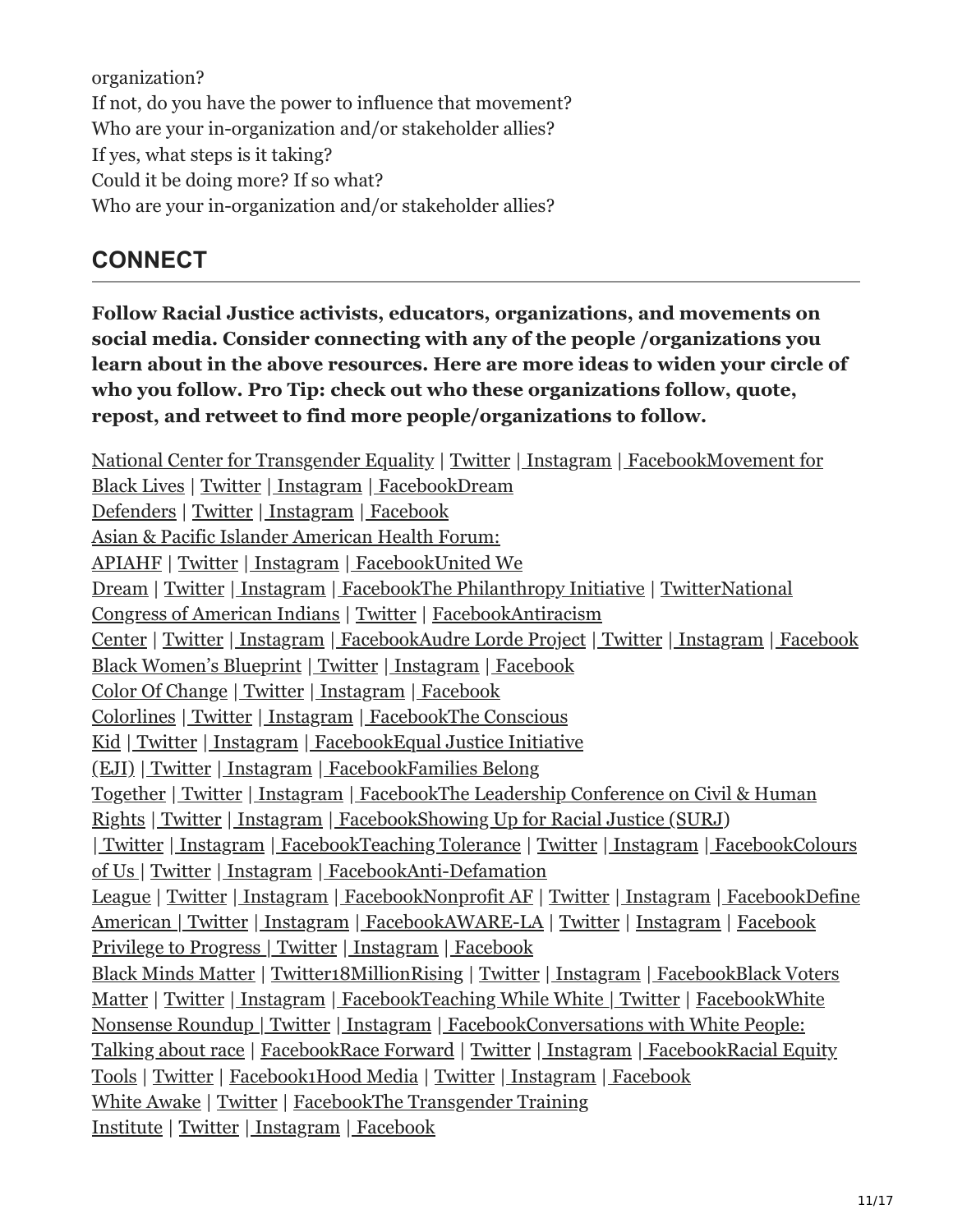## **ENGAGE**

**This can be the hardest part** for people new to racial justice work. Engaging in racially mixed settings can trigger age-old power and privilege dynamics. The goal is to be a learner more than a knower, exactly the opposite of what dominant U.S. culture teaches us to be.

Here are some Engagement Tips to guide you:

- Enter the process to learn and bridge knowledge gaps.
- Enter the process to practice mindful social habits like the ones below.
	- Work to stay engaged even when your mind and body start sending you signals to shrink or walk away.
	- Ask clarifying questions.
	- Acknowledge what you don't know.
	- Validate others by listening closely and believing the truth and importance of what they are sharing.
	- Share airtime so that multiple perspectives are shared.
	- Step Up Step Back. If you are generally quiet, step up and practice speaking more. If you are generally a talker, practice stepping back and listening more.
	- Notice your biases and judgments as they arise. These are gold for you to excavate your subconscious!
	- Notice when you are uncomfortable. Reflect on why you're uncomfortable and think about what you can do to build more emotional stamina in this area.
	- Honor confidentiality. Though you can share what you are learning in general terms, do not repeat stories in a way that can be traced back to the person who shared it.
- Find a mentor within your own racial group to support and guide your growth.

If you are white, join a *[Showing Up For Racial Justice \(SURJ\)](https://www.showingupforracialjustice.org/chapters-and-affiliates.html)* chapter in your area.

**Google** who's who in your area by typing in 'Racial Justice" or "Anti-Racist/m" + name of city/town, organization, or sector. A few website visits, emails, and phone calls later, you'll likely have an idea of how to get on the mailing of one or more organizations in your area who are addressing issues of power and privilege. Once you connect to one, it's easy to connect to many!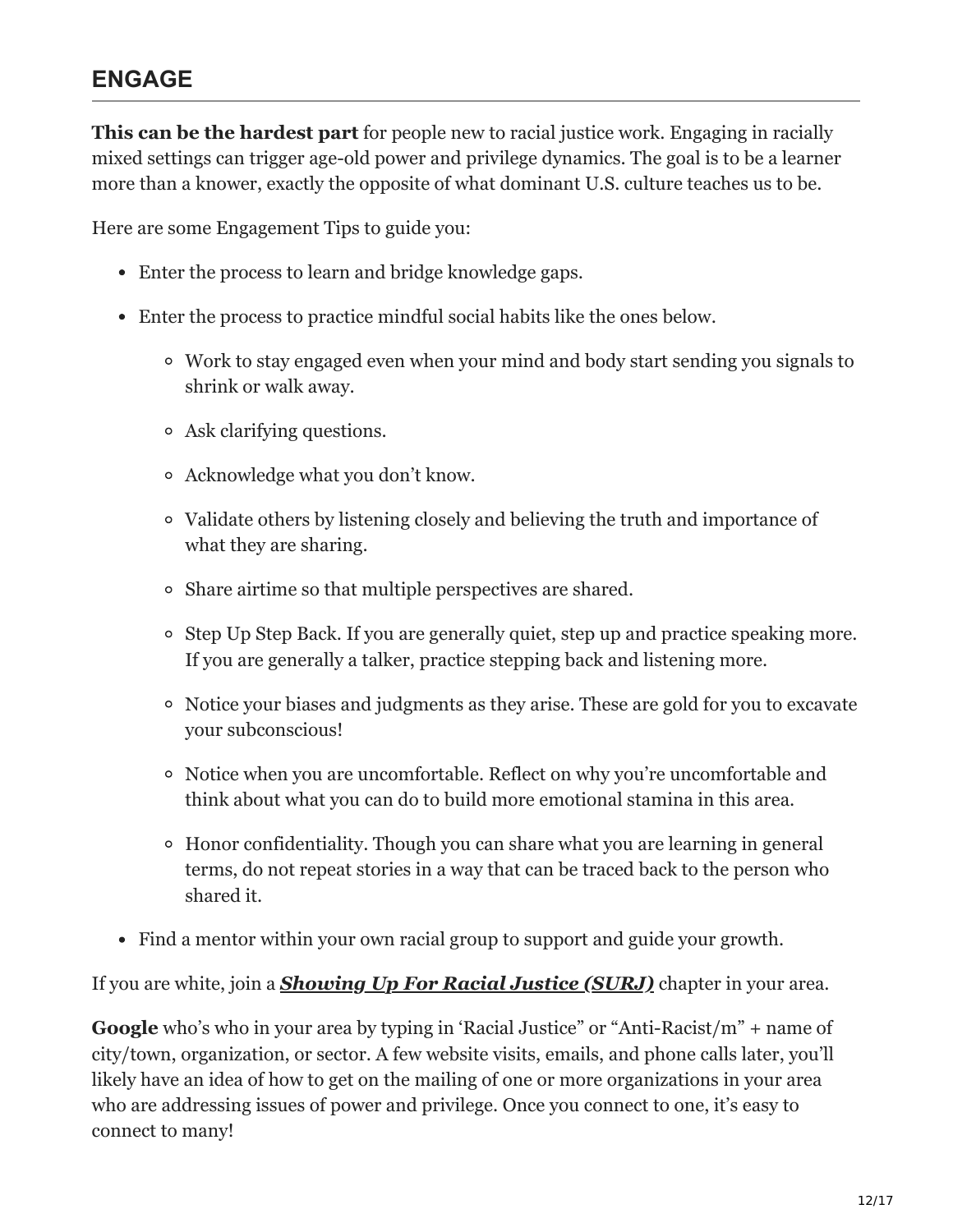**Research** racial justice speakers and see who might be coming to your local university, church, community center, or speaker series.

**Take a course or workshop**. Community Colleges and Adult Education Centers are a great place to find a course about social justice issues.

# **ACT**

Though many people want to jump to action sooner instead of later, action without a vigorous self-education, self-reflection, and multiracial coalition can unexpectedly reproduce the very power and privilege dynamics we seek to interrupt. That said, sometimes acting immediately is called for. Welcome to the messy, imperfect world of challenging the status quo! Here are a few actions that you might consider:

- Invite friend(s), family, and/or colleagues to do the 21-Day Challenge with you.
- Prepare yourself to interrupt racial jokes. Click [HERE](https://www.youtube.com/watch?v=Bg1aTLsS69Y&feature=youtu.be) for some advice about how.
- Interrupt the pattern of white silence by speaking openly with family, friends, and colleagues about what you're doing and learning in the 21-Day Challenge.
- Invite friend(s), family, and/or colleagues to join you for one or more of your daily "todo's" for a low-threshold invitation into the work and introduction to the 21-Day Challenge.
- Find out if your school, workplace, or faith group has an Equity Committee. What can you learn from them? Are they open to new members? Join if you can. Support in other ways if you can't.
- Find organizations such as *[The Privilege Institute](https://www.theprivilegeinstitute.com/)*, your local YWCA, and other non-profits doing racial justice work and support them through donating your time, money, and other resources.
- Find a 21-Day Challenge group in your region or sector and reach out to connect with, and perhaps co-create a region or sector specific 21-Day Challenge in the future. Google "21-Day Racial Equity Habit Building Challenge + your state, region, or sector"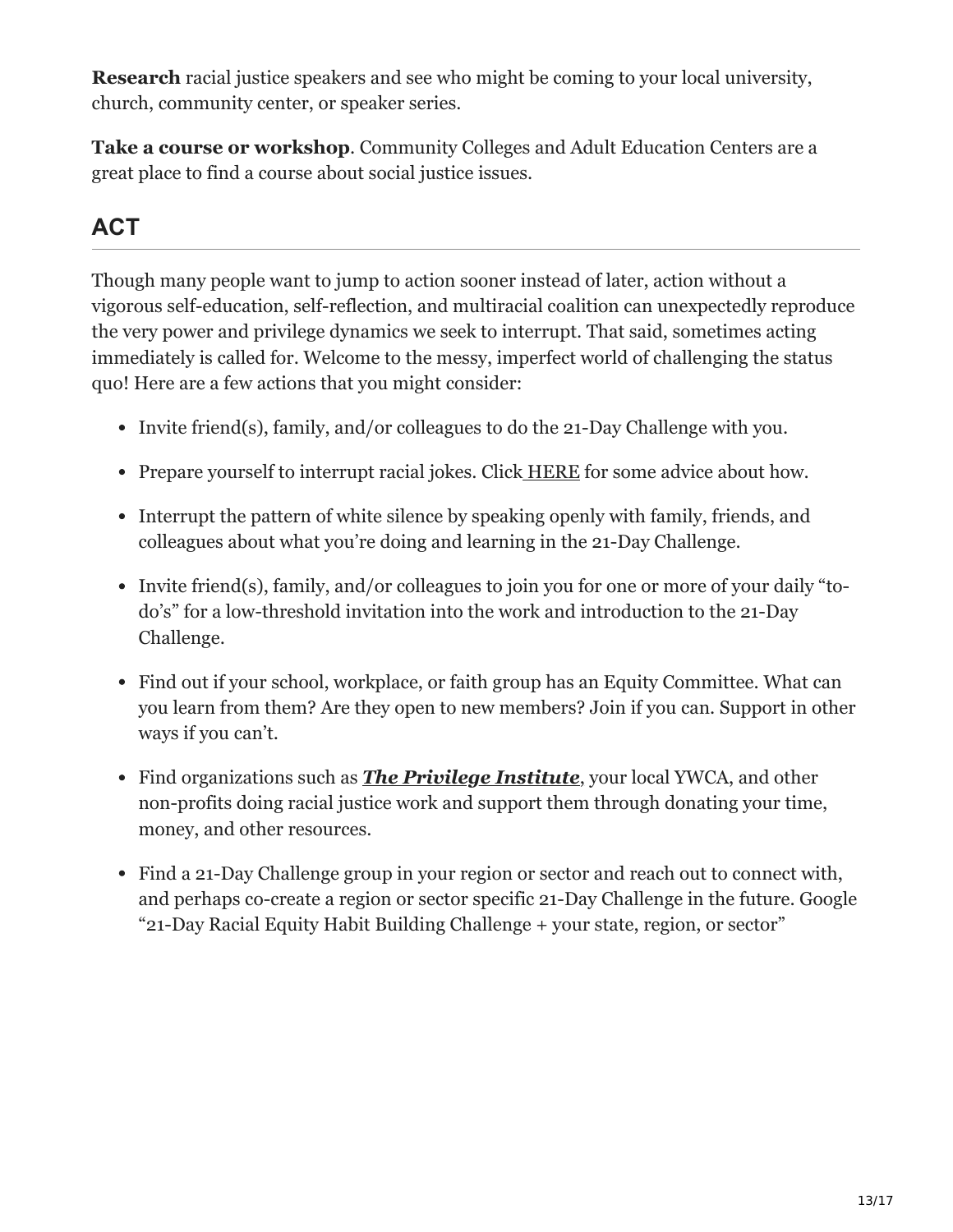- When the status quo is blatantly racist, disrupt it. No matter how big or small put yourself out there to create change. No need to wait until you are comfortable disrupting; it may never get comfortable, though you will get better at managing discomfort. These actions are generally more successful when done in multiracial coalition. Examples from past participants include:
	- Demanding administration change the name of a dodgeball team from "The Cottonpickers"
	- Improving the representation of books in the library by raising funds and purchasing hundreds of new books
	- Conducting an equity audit within the organization
	- Creating learning communities to set goals, objectives, and action plans
	- Disrupting inappropriate language by offering alternative language you yourself are learning
	- Speaking, emailing, and posting about articles, blogs, movies, and this 21-Day Challenge that you find impactful.

Let people know you are not neutral!

## **REFLECT**

**Reflecting and Journaling is a crucial piece of the challenge. Plan to take time everyday to reflect on what you chose to do, what you're learning, and how you are feeling. Difficult emotions such as shame and anger, though uncomfortable to feel, can guide you to deeper self-awareness about how power and privilege impacts you and the people in your life. At the very least, use the "Reflect" space on the below tracking tool.**

## **STAY INSPIRED!**

**Create a Soundtrack4Justice** playlist that fuels you and/or can serve as a conversation starter with people of all ages.

You can find ours on [Spotify](https://open.spotify.com/playlist/1rKiULo4u6T74AqK9tTvmW), [Youtube,](https://www.youtube.com/playlist?list=PLTcp7zT4xE24y4FefXqbjiHipEoTVfLhL) [Apple Music,](https://music.apple.com/us/playlist/soundtrack4justice/pl.u-mJy81BRTzygopR) or see individual songs below:

[Ain't Got No, I Got Life / Nina Simone](https://www.youtube.com/watch?v=L5jI9I03q8E) [Baltimore / Nina Simone](https://www.youtube.com/watch?v=EJIVV-mnPyY) [Be Free / J Cole](https://www.youtube.com/watch?v=y9XJRSp3Xtg) [Blended Family / Alicia Keys](https://www.youtube.com/watch?v=G2ufCXfaRHM) [Blue Bucket of Gold/Gallant X Sufjan Stevens](https://www.youtube.com/watch?v=6E32pmKutjY)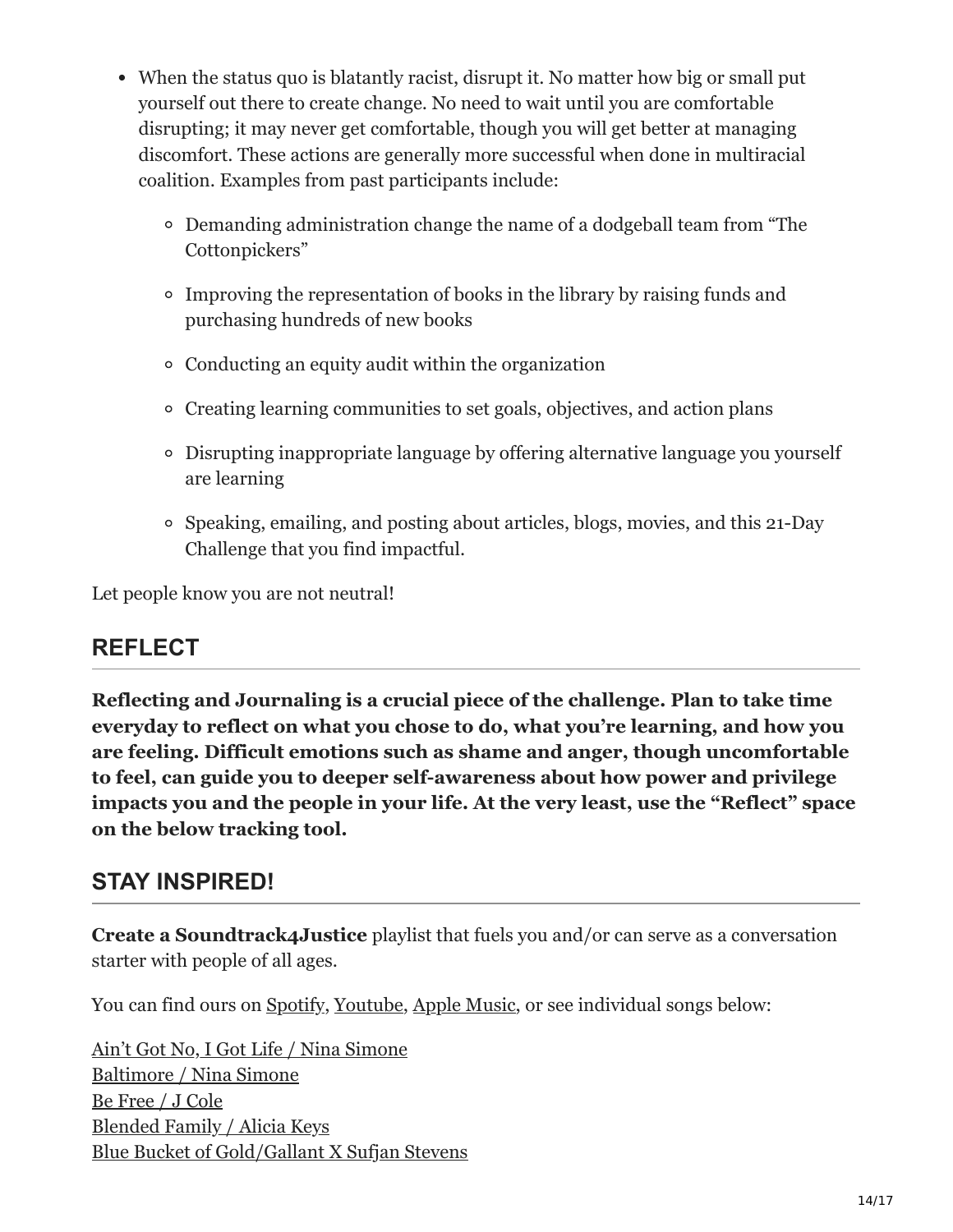[Born This Way / Lady Gaga](https://www.youtube.com/watch?v=wV1FrqwZyKw) [Brave / Sara Bareilles](https://www.youtube.com/watch?v=QUQsqBqxoR4) [Colors in Bloom / Lex Allen ft. Taj Raiden](https://www.youtube.com/watch?v=59JCC0UtKWg) [Fight the Power / Public Enemy](https://www.youtube.com/watch?v=8PaoLy7PHwk) [Fight Song / Rachel Platten](https://www.youtube.com/watch?v=xo1VInw-SKc) [Formation / Beyonce](https://www.youtube.com/watch?v=WDZJPJV__bQ) [For The Kids / Homeboy Sandman](https://www.youtube.com/watch?v=VTiPXvdS3mo) [Four Women / Nina Simone](https://www.youtube.com/watch?v=tgoRc3GoXo8) [Give Your Hands to Struggle / Sweet Honey in the Rock](https://www.youtube.com/watch?v=LV9Vf0a7YtM) [Get Up, Stand Up / Bob Marley](https://www.youtube.com/watch?v=X2W3aG8uizA) [Good As Hell / Lizzo](https://www.youtube.com/watch?v=vuq-VAiW9kw) [House Of A Thousand Guitars / Bruce Springsteen](https://www.youtube.com/watch?v=KzvnEvbL-qs) [Hijabi / Mona Hayder](https://www.youtube.com/watch?v=Ackt0X20D_0) [If It's Magic / Stevie Wonder](https://www.youtube.com/watch?v=0XeOGzx4EAE) [Keep Your Head Up / Tupac](https://www.youtube.com/watch?v=OedT8rSE_S0) [Love's In Need of Love Today / Stevie Wonder](https://www.youtube.com/watch?v=_ZditPOzJnM) [Living for the City / Stevie Wonder](https://www.youtube.com/watch?v=JeMfwUN5z_4) [Mercedes Benz / Janis Joplin](https://www.youtube.com/watch?v=Qev-i9-VKlY) [Ne Me Quitte Pas / Nina Simone](https://www.youtube.com/watch?v=9rJ_sgv645o) [People Get Ready / Curtis Mayfield and The Impressions](https://www.youtube.com/watch?v=NdKEbnS1eBE) [Rich Girl / Nina Simone](https://www.youtube.com/watch?v=DF5QpwtEa1k) [Roar / Katy Perry](https://www.youtube.com/watch?v=CevxZvSJLk8) [Same As It Ever Was/Michael Franti & Spearhead](https://www.youtube.com/watch?v=-rJbvVX2ADQ) [Same Love / Macklemore & Ryan Lewis](https://www.youtube.com/watch?v=hlVBg7_08n0) [Save Me / Nina Simone](https://www.youtube.com/watch?v=KMI2LRujUXM) [Stay Human / Michael Franti & Spearhead](https://www.youtube.com/watch?v=hp5q80LxkNc) [Super Rich Kids / Frank Ocean](https://www.youtube.com/watch?v=0XCQNpjWmRE) [Strength, Courage & Wisdom / India Arie](https://www.youtube.com/watch?v=u6P4jI8t-0I) [The 10 Stop and Frisk Commandments / Jasiri X](https://www.youtube.com/watch?v=KijZYw5VxQU) [The Colour in Anything / James Blake](https://www.youtube.com/watch?v=44f6nfB3Zdk) [Try / Colbie Caillat](https://www.youtube.com/watch?v=GXoZLPSw8U8) [We The People / Tribe Called Quest](https://www.youtube.com/watch?v=vO2Su3erRIA) [Try Everything / Shakira](https://www.youtube.com/watch?v=c6rP-YP4c5I) [Where Is The Love / Black Eyed Peas](https://www.youtube.com/watch?v=WpYeekQkAdc) [White Privilege / Mackelmore](https://www.youtube.com/watch?v=gdVRlM-kSx8) [White Privilege II / Macklemore](https://www.youtube.com/watch?v=Y_rl4ZGdy34) [Whitey on the Moon / Gil Scott-Heron](https://www.youtube.com/watch?v=3nzoPopQ7V0) [Stand 4 What / Nick Cannon](https://www.youtube.com/watch?v=ui5fDxPronk)  [This Is America / Childish Gambino](https://www.youtube.com/watch?v=VYOjWnS4cMY) [To Be Young Gifted and Black, Nina Simone](https://www.youtube.com/watch?v=RTGiKYqk0gY) [Ultra Black / Nas](https://www.youtube.com/watch?v=1PDKlfbi4tY)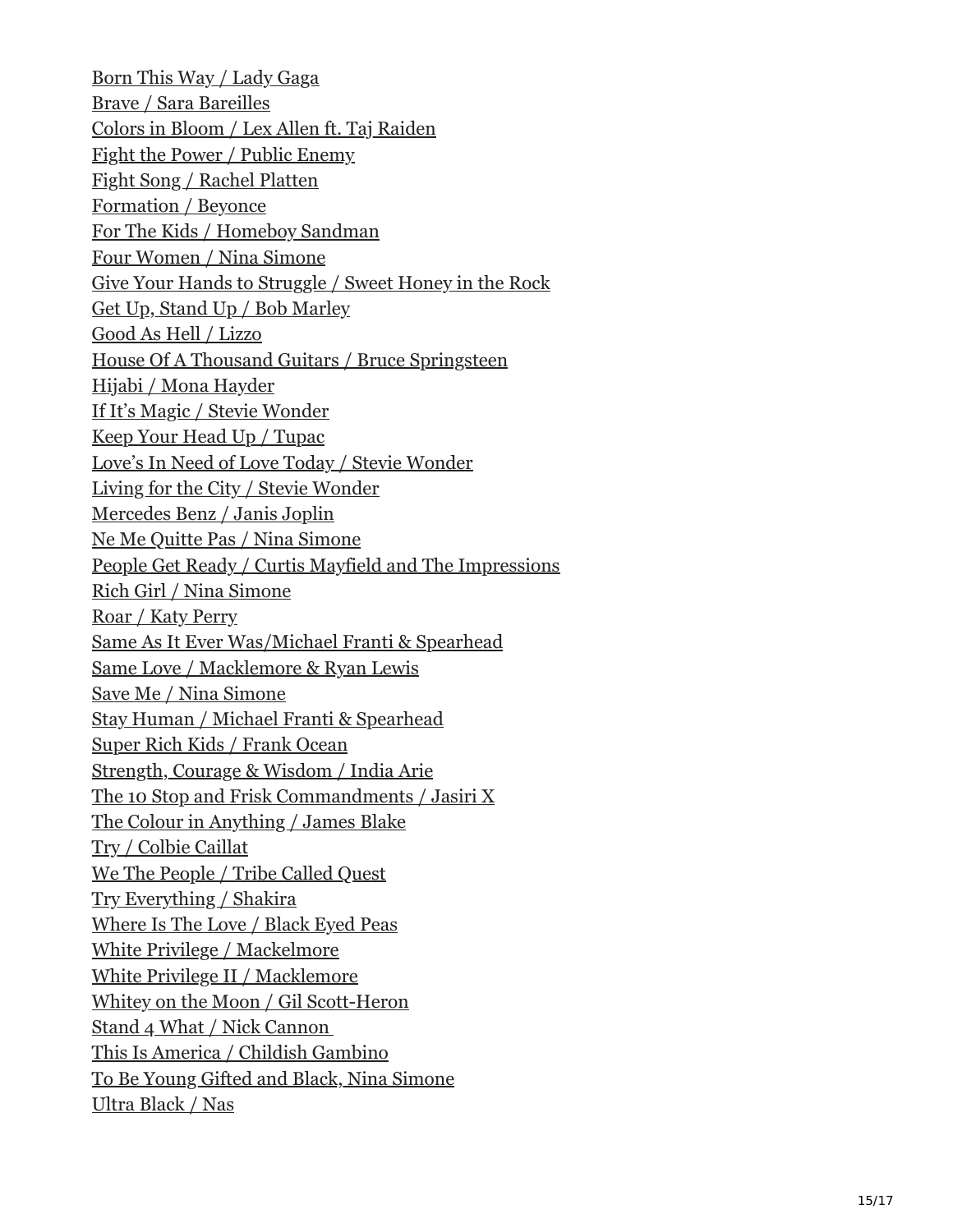## **TIPS FOR SUCCESS**

Use the tracking chart provided below to stay on course. You can drag the image to your desktop and print, or you can access a digital version [here](https://bit.ly/21DayTracker) and copy it for editing.

- We think understanding white privilege is a powerful lens into the complexities of doing social justice work, so we've focused our resources on that specific issue.
- Adaptable to all forms of social justice.
- Can be done individually, with friends and family, or organization-wide.
- Like our [Facebook page](https://www.facebook.com/21DayREHBC). Use it to get ideas as well as share your 21-Day experience with the 21-Day community.
- *Diversify your habits by doing some of each.*

#### **Sample Tracking Chart**